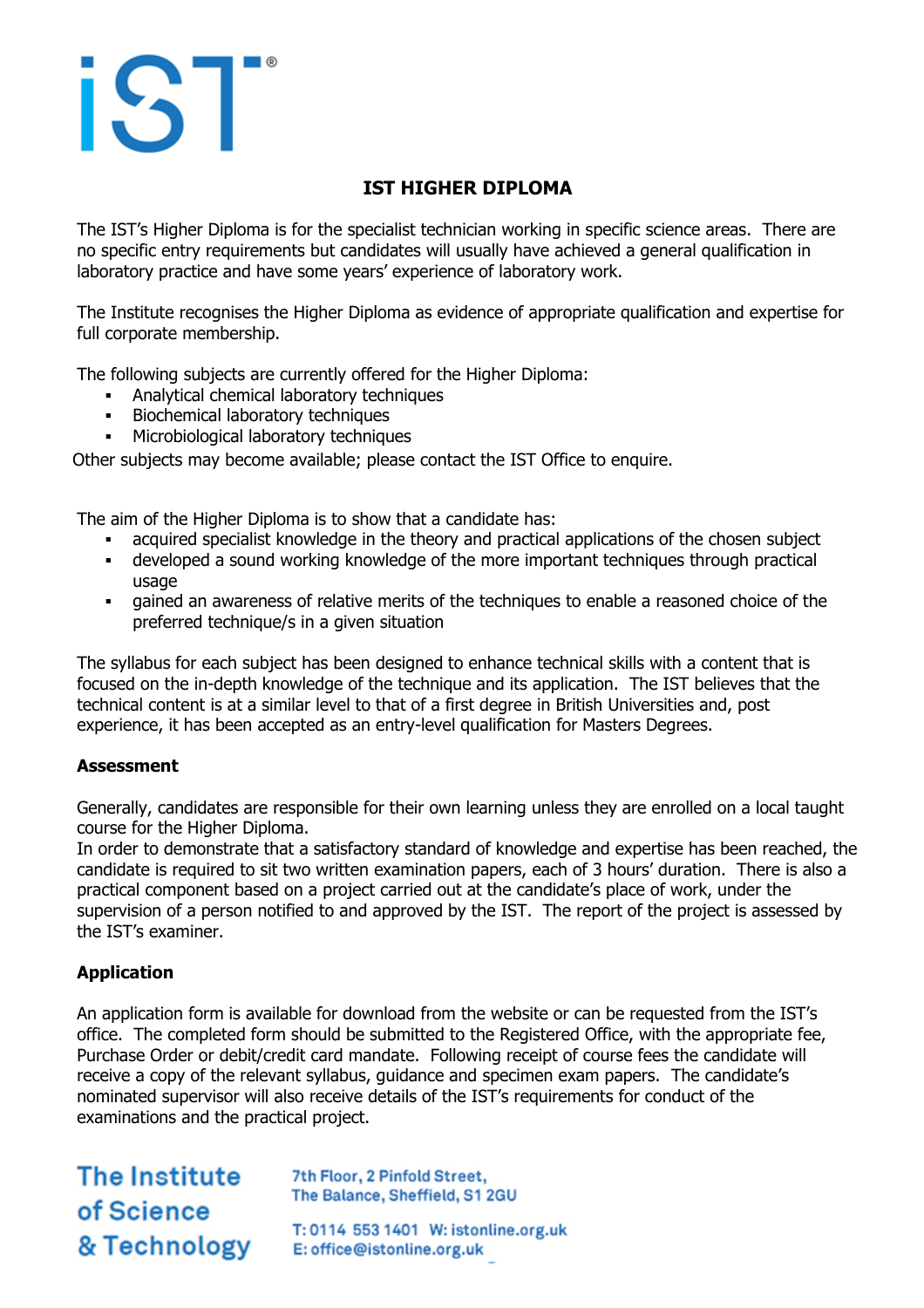## **Registration Fees & Conditions**

All candidates for the Higher Diploma Examinations must be members of the IST. Non-members will be granted Associate membership of the Institute for one year, on registration, and they must remain members throughout their studies.

The examination fees are:

IST members:

- resident in European Union 1995<br>Entry Serient outside European Union 1996
- resident outside European Union  $£160$ <br>Re-sits (per paper)  $£60$
- $\blacksquare$  Re-sits (per paper)

Non-members:

- resident in European Union  $£183$ <br>resident outside European Union  $£198$
- **Example 1** resident outside European Union
- Re-sits (per paper)  $E = 98$

## **Examination Timetable & Procedures**

- 1. A summary of the proposed project should be sent to the IST's Registered Office by  $30<sup>th</sup>$  May in the year of the written examination. This will be assessed for suitability and candidate informed of the outcome.
- 2. The two written papers (Paper I and Paper II) for each examination will be sent to the candidate's named supervisor in his/her place of employment in September in the year of the examination.
- 3. Candidates will sit the written papers (Paper I and Paper II) in November, under examination conditions as specified by the IST. There should be a period of not more than ONE WEEK between the candidate sitting Paper I and sitting Paper II.
- 4. All completed examination papers (Papers I and II and the Project Report) must be received by the Institute's Registered Office by 31st December in the year of the examinations.
- 5. Papers I and II each contribute 40% of the overall grade and Paper III (project) contributes 20% to the overall grade
- 6. Examination results will normally be announced within three months of receipt of all three papers.
- 7. Grades will be awarded as follows:
	- Pass: =>50% overall (with minimum 40% on all papers)
	- Merit: =>65% overall (with minimum 40% on all papers)
	- Distinction: =>80% overall (with minimum 40% on all papers)
- 8. A candidate who fails one of the written papers may re-sit that paper within one year of the date that the candidate's result was recorded, on payment of the re-sit fee. A candidate who fails the project component may resubmit the project with additional work, at the discretion of the examiner, within one year from the date that the candidate's result was recorded, on payment of the re-sit fee. In the event that a candidate fails all 3 components of the examination, re-sit is allowed within one year from the date that the candidate's result was recorded, on payment of the full re-sit fee for each paper.

The Institute of Science & Technology

7th Floor, 2 Pinfold Street, The Balance, Sheffield, S1 2GU

T: 0114 553 1401 W: istonline.org.uk E: office@istonline.org.uk